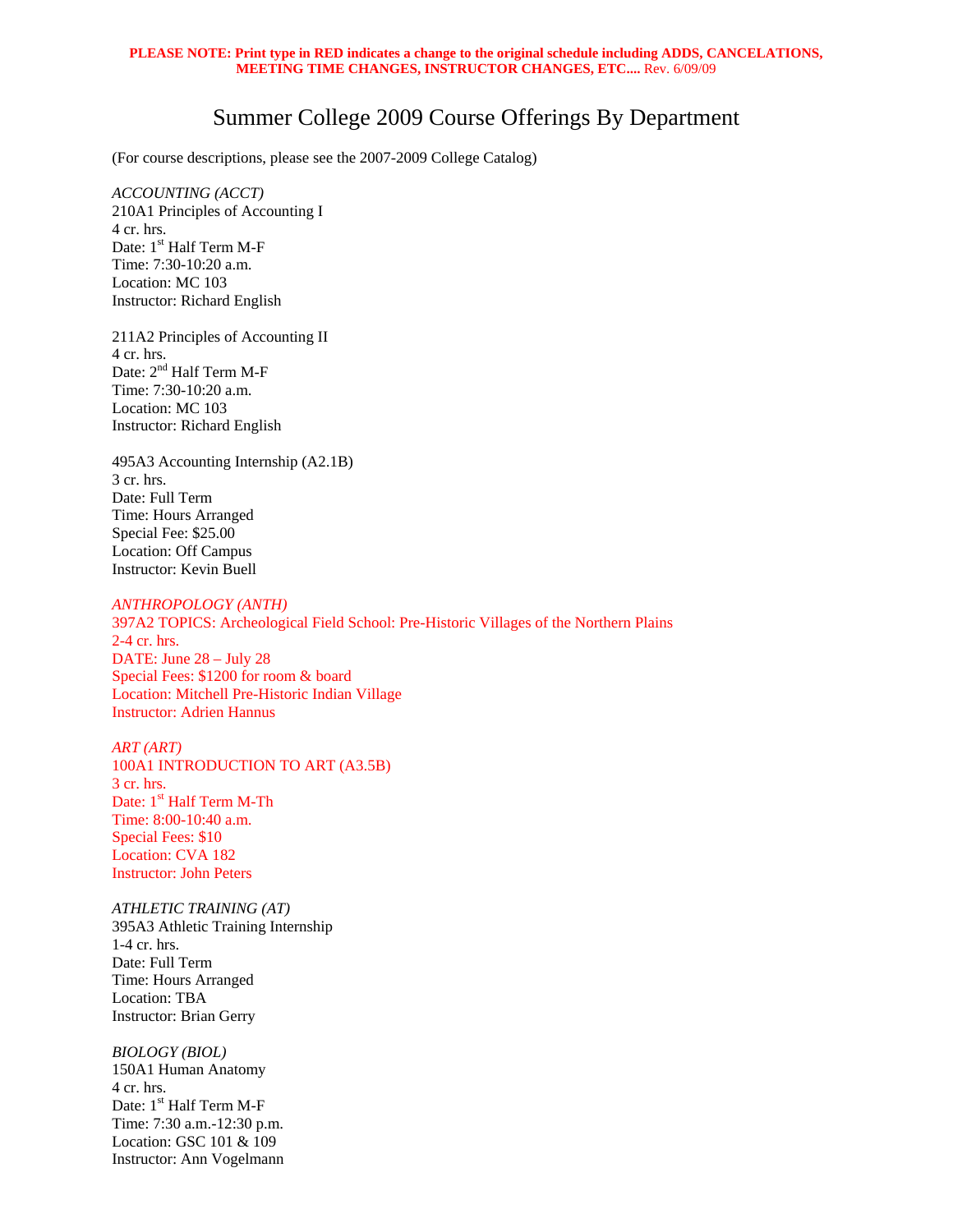*BUSINESS ADMINISTRATION (BSAD)*  270A1 Statistics 4 cr. hrs. Date: 1<sup>st</sup> Half Term M-F Time: 1:20-4:10 p.m. Location: MC 153 Instructor: David Sorenson

310A2 Principles of Marketing ON-LINE COURSE 4 cr. hrs. Date: 2<sup>nd</sup> Half Term Instructor: Jaciel Keltgen

320A1 Principles of Management ON-LINE COURSE 3 cr. hrs. Date: 1<sup>st</sup> Half Term Instructor: Shelly Gardner

330A1 Principles of Finance 4 cr. hrs. Date: 1<sup>st</sup> Half Term M-F Time: 7:30-10:20 a.m. Location: MC 153 Instructor: Dennis Bolen

495A3 Business Internship (A2.1B) 3 cr. hrs. Date: Full Term Time: Hours Arranged Special Fee: \$25.00 Location: Off Campus Instructor: Jaciel Keltgen

*CLASSICS (CLAS)*  297A1 Topics: Early Christian Philosophy & Theology ON-LINE COURSE 3 cr. hr. Date: 1<sup>st</sup> Half Term Instructor: David O'Hara

*COMMUNICATION (COMM)* 110A1 Introduction to Communication (A2.2) **CANCELED** 

*ECONOMICS (ECON)* 120A1 Principles of Economics I (A3.3) CANCELED

121A2 Principles of Economics II 3 cr. hrs. Date: 2<sup>nd</sup> Half Term M-F Time: 8:00-10:10 a.m. Location: MC 120 Instructor: Reynold Nesiba

270A1 Statistics 4 cr. hrs. Date: 1<sup>st</sup> Half Term M-F Time: 1:20-4:10 p.m. Location: MC 153 Instructor: David Sorenson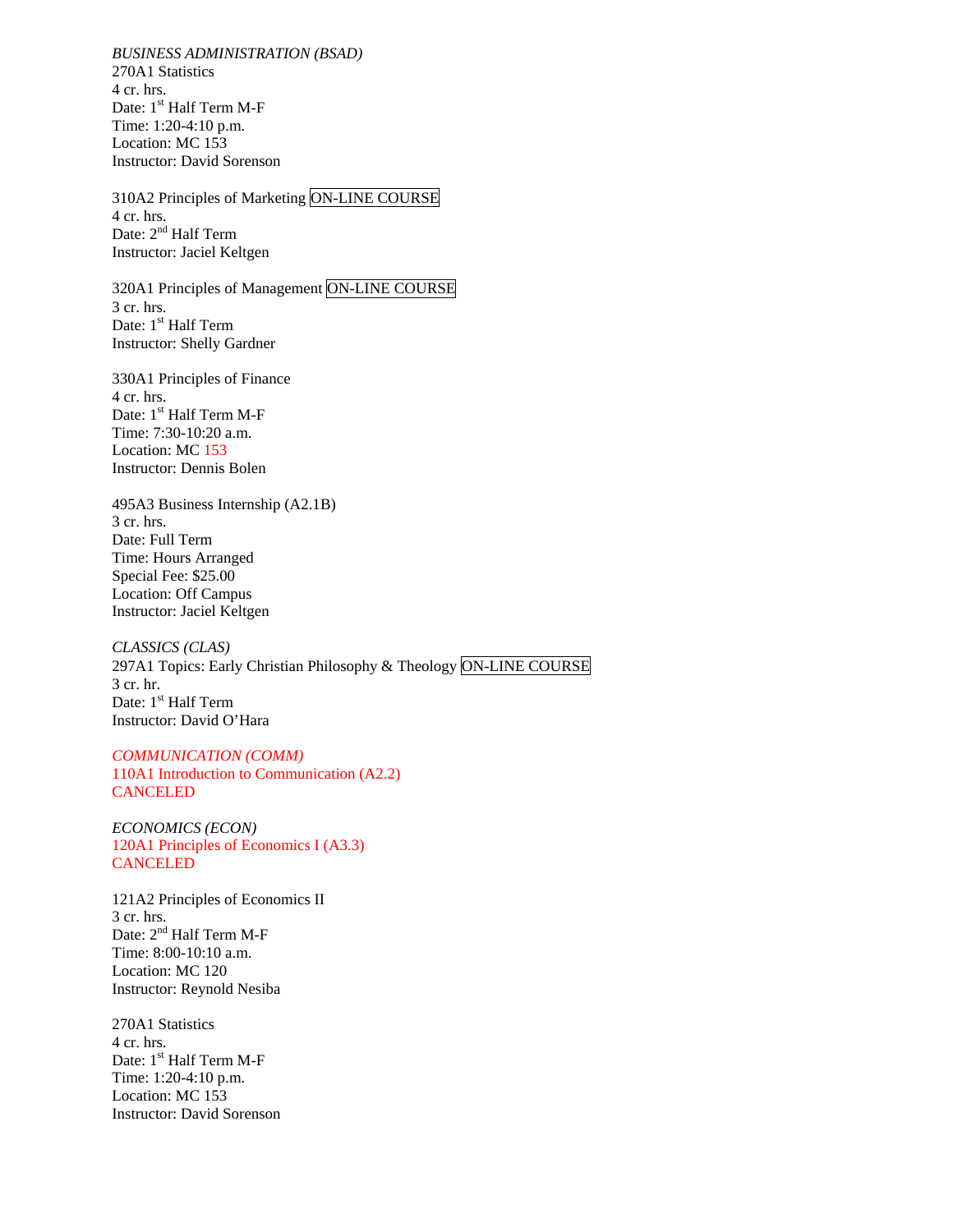*EDUCATION (EDUC)*  355/555A3 Human Relations in Education ON-LINE COURSE 3 cr. hrs. Date: Full Term Instructor: Evie Brouwer

355/555B3 Human Relations in Education ON-LINE COURSE 3 cr. hrs. Date: Full Term Instructor: Evie Brouwer

601A1 History and Philosophy of Education 3 cr. hrs. Date: June 1, 2, 3, 4 plus on-line component Time: 8:00 a.m.-4:00 p.m. Location: MC 164 Instructors: Laurie Wenger

607A1 Curriculum Issues and Innovations 3 cr. hrs. Date: June 15, 16, 17, 18 & 19 plus on-line component Time: 8:00 a.m.-4:00 p.m. Location: MC 164 Instructor: Laurie Wenger

610D1 Seminar: The Master Teacher III 3 cr. hrs. Date: June 5, 8, 9, 10 & 11 Time: 8:00 a.m.-4:00 p.m. Location: MC 220 Instructors: Julie Ashworth, Laurie Wenger

615A1 Technology in Education 3 cr. hrs. Date: June 16, 17, 18, 19, 22 & 23 Time: 8:00 a.m.-4:00 p.m. Location: MC 001 Instructors: Sharon Andrews, Perry Hanavan

695A1 Professional Development Project 2 cr. hrs. Date: June 8, 9 & 10 plus follow-up day in Aug/Sept Time: 8:00 a.m.-4:00 p.m. Location: MC 164 Instructor: Sherry Feinstein

*ENGLISH (ENGL)*  110A2 First Year Composition (A2.1A) 4 cr. hrs. Date: 2<sup>nd</sup> Half Term M-F Time: 7:30-10:20 a.m. Location: HUM 106 Instructor: Sandra Looney

200A3 The Literary Experience (A3.5A) (A2.1B) ON-LINE COURSE 3 cr. hrs. Date: Full Term Instructor: Mitchell Harris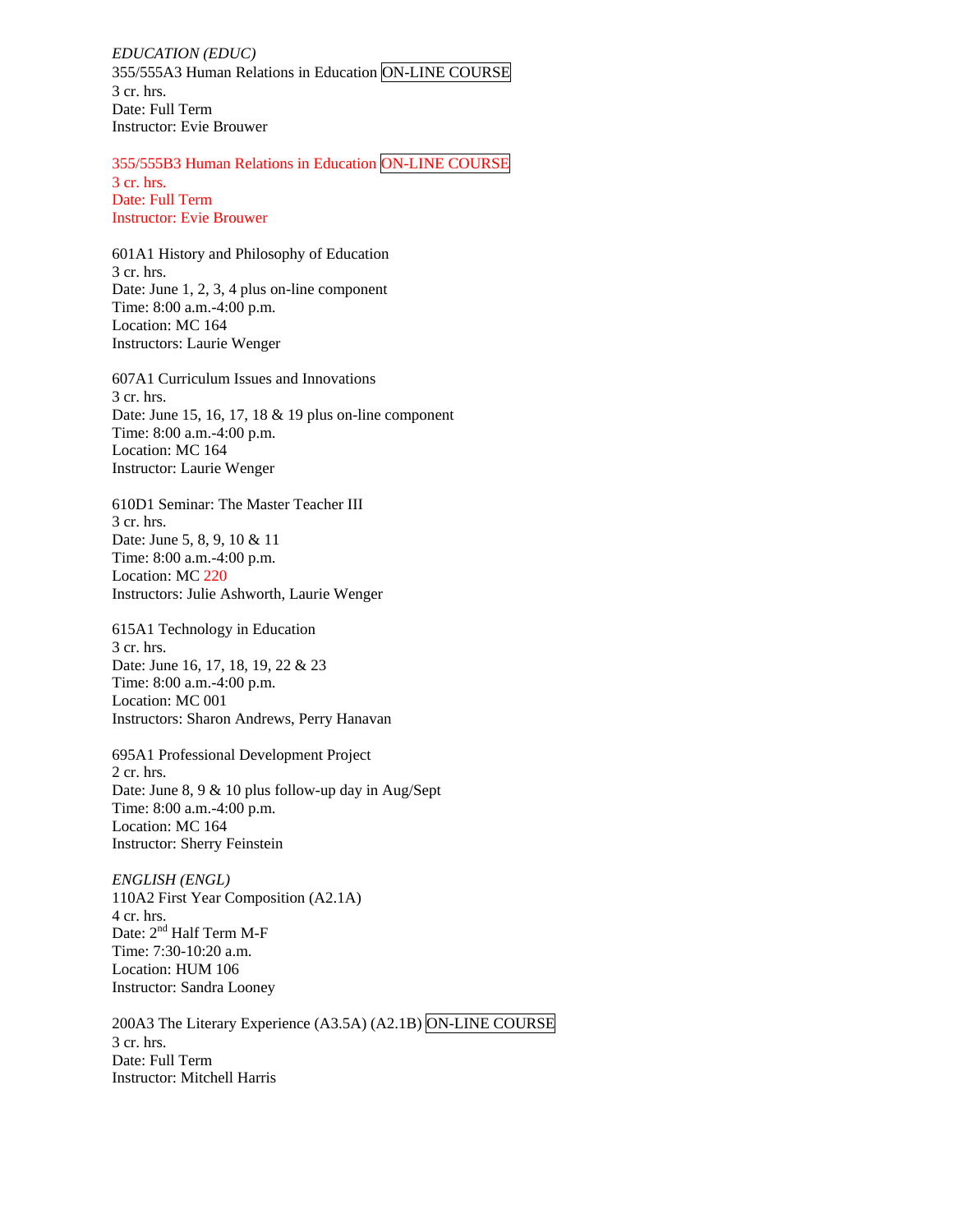200B2 The Literary Experience (A3.5A) (A2.1B) 3 cr. hrs. Date: 2<sup>nd</sup> Half Term M-Th Time: 7:30-10:10 a.m. Location: HUM 202 Instructor: Cheryl Jackson Nelson

200C3 The Literary Experience (A3.5A) (A2.1B) ON-LINE COURSE 3 cr. hrs. Date: Full Term Instructor: Mitchell Harris

226A2 World Literature II: Drama (A3.1B) 3 cr. hrs. Date:  $2<sup>nd</sup>$  Half Term M,W,Th Time: 6:00-9:30 p.m. Location: HUM 106 Instructor: Sandra Looney

*GENERAL (GENL)*  492A1 Capstone: Cinema, Character and Culture (A4.3) 3 cr. hrs. Date: 1<sup>st</sup> Half Term M-Th Time: 10:30 a.m.-1:10 p.m. Location: MC 202 Instructor: Jeffrey Miller, Heather Bart

492B1 Capstone: Take Me Out to the Ball Game: Baseball and the American Character (A4.3) 3 cr. hrs. Date: 1<sup>st</sup> Half Term M-Th Time: 1:20-4:00 p.m. Location: MC 201 Instructors: Richard Bowman, Jeff Holm

*HISTORY (HIST)*  110A1 Western Civilization I (A3.1A) ON-LINE COURSE 3 cr. hrs. Date: 1<sup>st</sup> Half Term Instructor: Jeff Johnson

110B1 Western Civilization I (A3.1A) ON-LINE COURSE 3 cr. hrs. Date: 1<sup>st</sup> Half Term Instructor: Jeff Johnson

110C1 Western Civilization I (A3.1A) ON-LINE COURSE 3 cr. hrs. Date: 1<sup>st</sup> Half Term Instructor: Jeff Johnson

111A1 Western Civilization II (A3.1B) ON-LINE COURSE 3 cr. hrs. Date: 1<sup>st</sup> Half Term Instructor: Mollie Madden

111B1 Western Civilization II (A3.1B) ON-LINE COURSE 3 cr. hrs. Date: 1<sup>st</sup> Half Term Instructor: Mollie Madden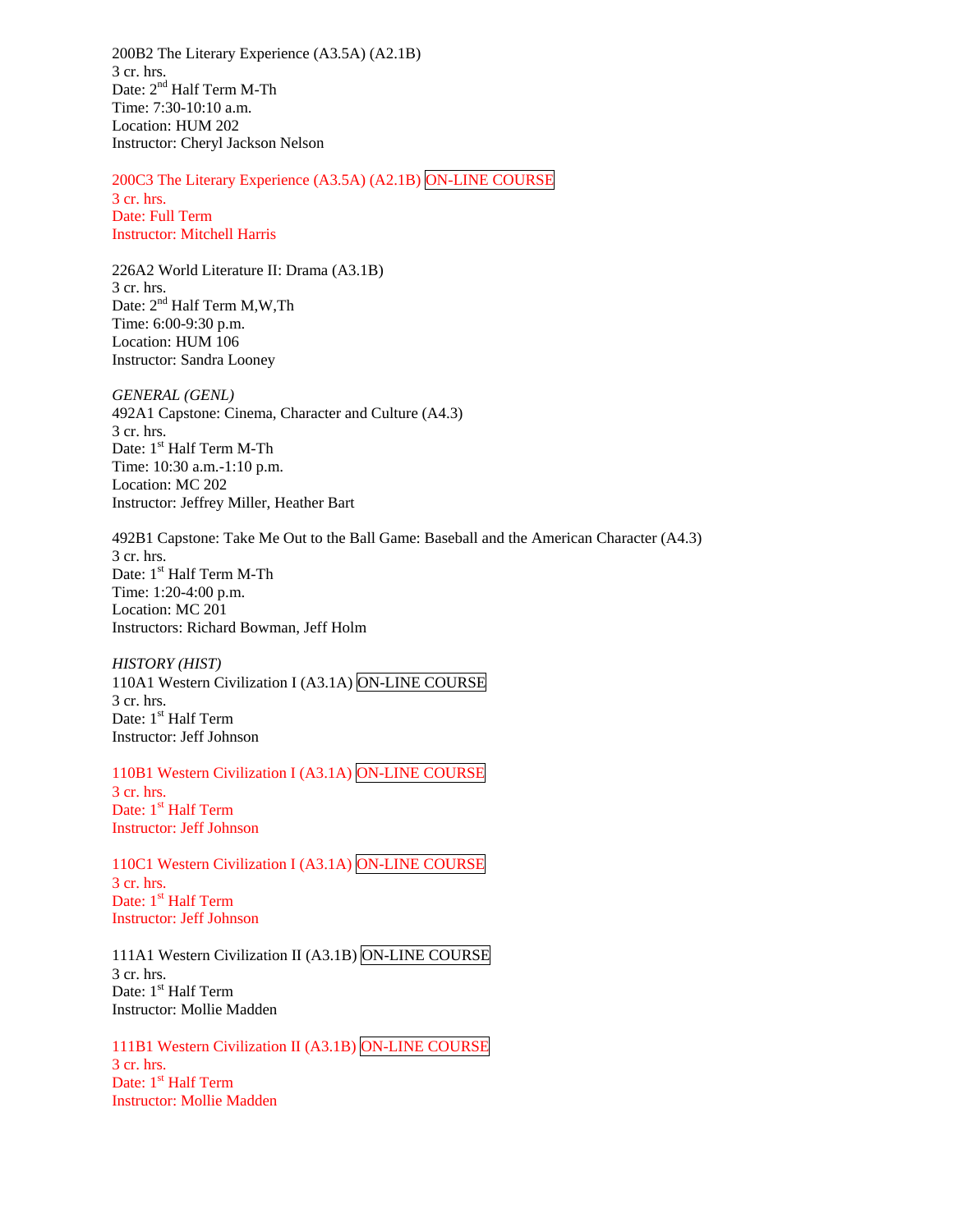121A1 The American Experience Since 1877 ON-LINE COURSE 3 cr. hrs. Date: 1<sup>st</sup> Half Term Instructor: Jeff Johnson

*HEALTH (HLTH)*  222A1 Nutrition and Exercise ON-LINE COURSE 2 cr. hrs. Date: 1<sup>st</sup> Half Term Instructor: Sherry Barkley

## *MATHEMATICS (MATH)*

150A2 Pre-calculus (A2.3) 4 cr. hrs. Date: 2<sup>nd</sup> Half Term M-F Time: 7:30-10:20 a.m. Location: GSC 29 Instructor: Martha Gregg

151A1 Calculus I (A2.3) 4 cr. hrs. Date: 1<sup>st</sup> Half Term M-F Time: 7:30-10:20 a.m. Location: GSC 29 Instructor: Tim Sorenson

152A2 Calculus II (A2.3) 4 cr. hrs. Date: 2<sup>nd</sup> Half Term M-F Time: 7:30-10:20 a.m. Location: GSC 21 Instructor: Jay R. Smith

197A1 Topics: College Algebra **CANCELED** 

*MUSIC (MUSI)* 110A1 The Understanding of Music (A3.5B) ON-LINE COURSE 3 cr. hrs. Date: 1<sup>st</sup> Half Term Instructor: Scott Johnson

110B2 The Understanding of Music (A3.5B) 3 cr. hrs. Date: 2<sup>nd</sup> Half Term M-Th Time: 10:30 a.m.-1:10 p.m. Location: HUM 121 Instructor: Paul Schilf

111A2 History of Jazz (A3.5B) 3 cr. hrs. Date: 2<sup>nd</sup> Half Term M-Th Time: 7:30 -10:10 a.m. Location: HUM 121 Instructor: Paul Schilf

*NATIVE AMERICAN STUDIES (NAST)*  320A1 Native American Social Systems (A3.6) ON-LINE COURSE 3 cr. hrs. Date: 1<sup>st</sup> Half Term Instructor: Bill Swart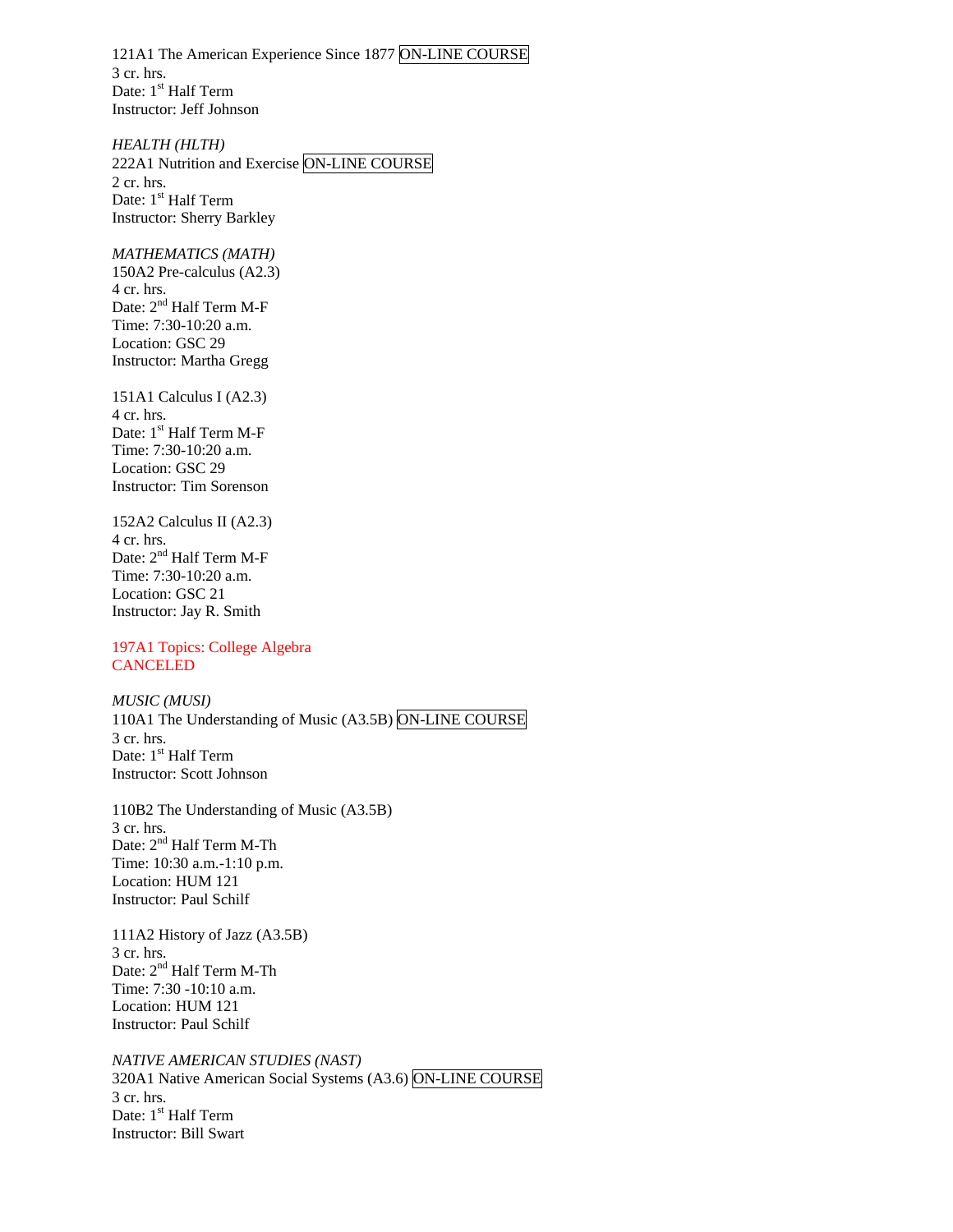*NURSING (NURS)*  230A1 Pharmacotherapeutics ON-LINE COURSE 3 cr. hrs. Date: 1<sup>st</sup> Half Term Instructor: Lynn White

664A2 Advanced Nursing Practice & the Business of Health Care 3 cr. hrs. Date: 2<sup>nd</sup> Half Term Time: TBA Location: GSC 121 Instructor: Margot Nelson

*PHILOSOPHY (PHIL)*  297A1 Topics: Early Christian Philosophy & Theology ON-LINE COURSE 3 cr. hr. Date: 1<sup>st</sup> Half Term Instructor: David O'Hara

690A1 Master Seminar: To Know and Be Known 3 cr. hrs. Date: June 1, 2, 3 & 4 Time: 8:00 a.m.-4:00 p.m. Location: MC 153 Instructor: Ann Pederson

*PHYSICAL EDUCATION (PE)* 100A1 Hatha Yoga (A1.3) 1 cr. hr. Date: 1<sup>st</sup> Half Term M-Th Time: 11:30 a.m.-1:00 p.m. Location: ELMN 224 Instructor: Nancy Dickinson

100A2 Handball (A1.3) 1 cr. hr. Date: 2<sup>nd</sup> Half Term M-Th Time: 11:00 a.m.-12:30 p.m. Location: ELMN 135 Instructor: Steve Hoffman

100B1 Cycling (A1.3) 1 cr. hr. Date: 1<sup>st</sup> Half Term M,W,Th Time: 10:30 a.m.-12:30 p.m. Location: ELMN 105 Instructor: Joe Evenson

100B2 Golf (A1.3) 1 cr. hr. Date:  $2<sup>nd</sup>$  Half Term T, Th, F Time: 9:00-10:50 a.m. Special Fees: \$10 for range balls Location: ELMN 105 Instructor: Mark Stavenger

100C1 Handball (A1.3) **CANCELED**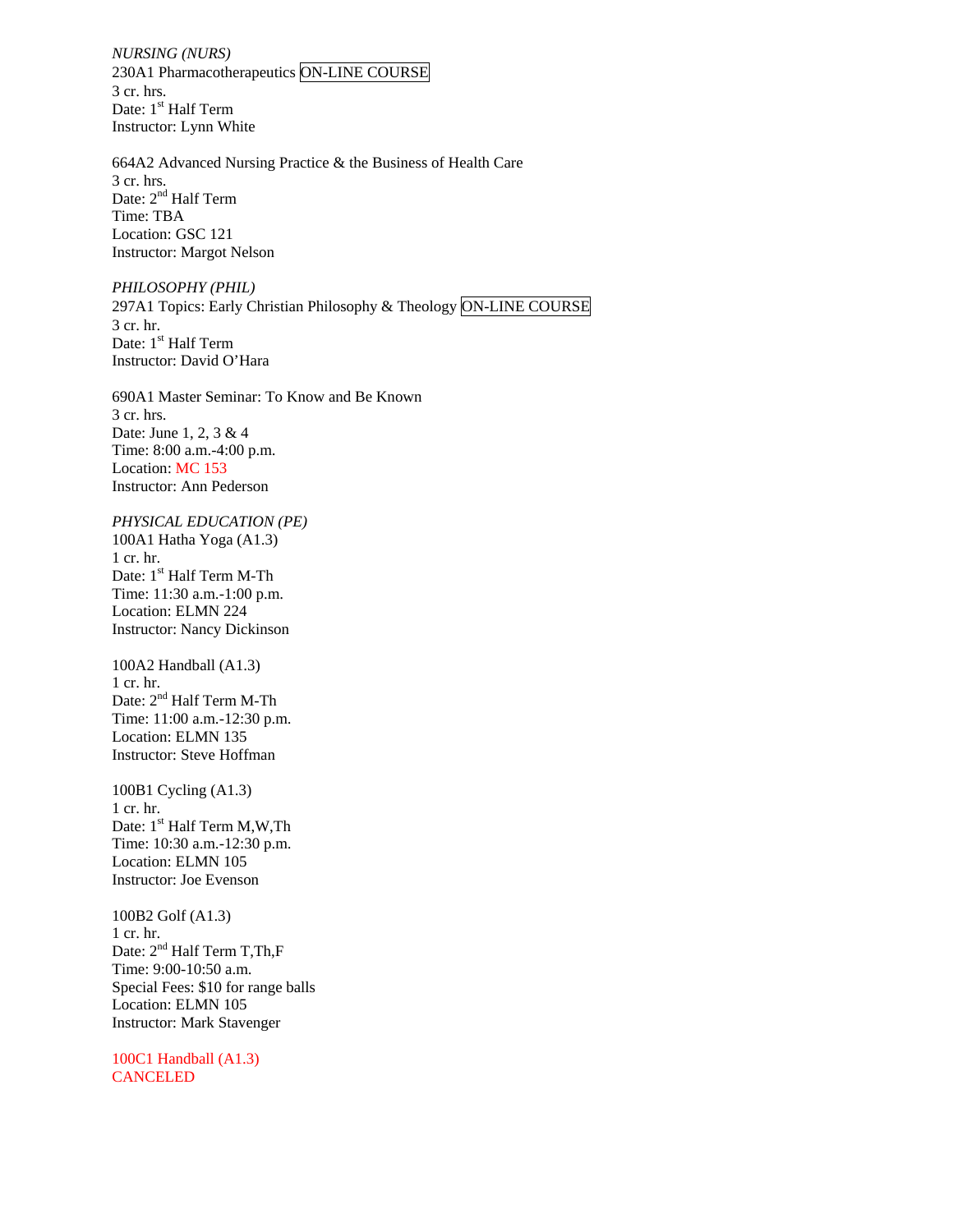100C2 Bootcamp Fitness (A1.3) 1 cr. hr. Date: 2<sup>nd</sup> Half Term M-Th Time: 8:30 -10:00 a.m. Location: ELMN 105 Instructor: Laura Kunkel

395A3 Fitness Internship 1-4 cr. hrs. Date: Full Term Time: Hours arranged Location: TBA Instructor: Sherry Barkley

395C3 Coaching Internship 1-4 cr. hrs. Date: Full Term Time: Hours arranged Location: TBA Instructor: Mike Aldrich

395D3 Sports Management Internship I 1-4 cr. hrs. Date: Full Term Time: Hours arranged Location: TBA Instructor: Jeff Holm

495A3 Sports Management Internship II 1-4 cr. hrs. Date: Full Term Time: Hours arranged Location: TBA Instructor: Jeff Holm

*PSYCHOLOGY (PSYC)* 110A1 Self & Others: Psychological Perspectives (A3.3) ON-LINE COURSE 3 cr. hrs. Date: 1<sup>st</sup> Half Term Instructor: Christina DeVita

125A2 Life-Span Human Development (A1.2) ON-LINE COURSE 3 cr. hrs. Date: 2<sup>nd</sup> Half Term Instructor: Elizabeth Babcock

125B2 Life-Span Human Development (A1.2) ON-LINE COURSE 3 cr. hrs. Date: 2<sup>nd</sup> Half Term Instructor: Elizabeth Babcock

270A1 Statistics 4 cr. hrs. Date: 1<sup>st</sup> Half Term M-F Time: 1:20-4:10 p.m. Location: MC 153 Instructor: David Sorenson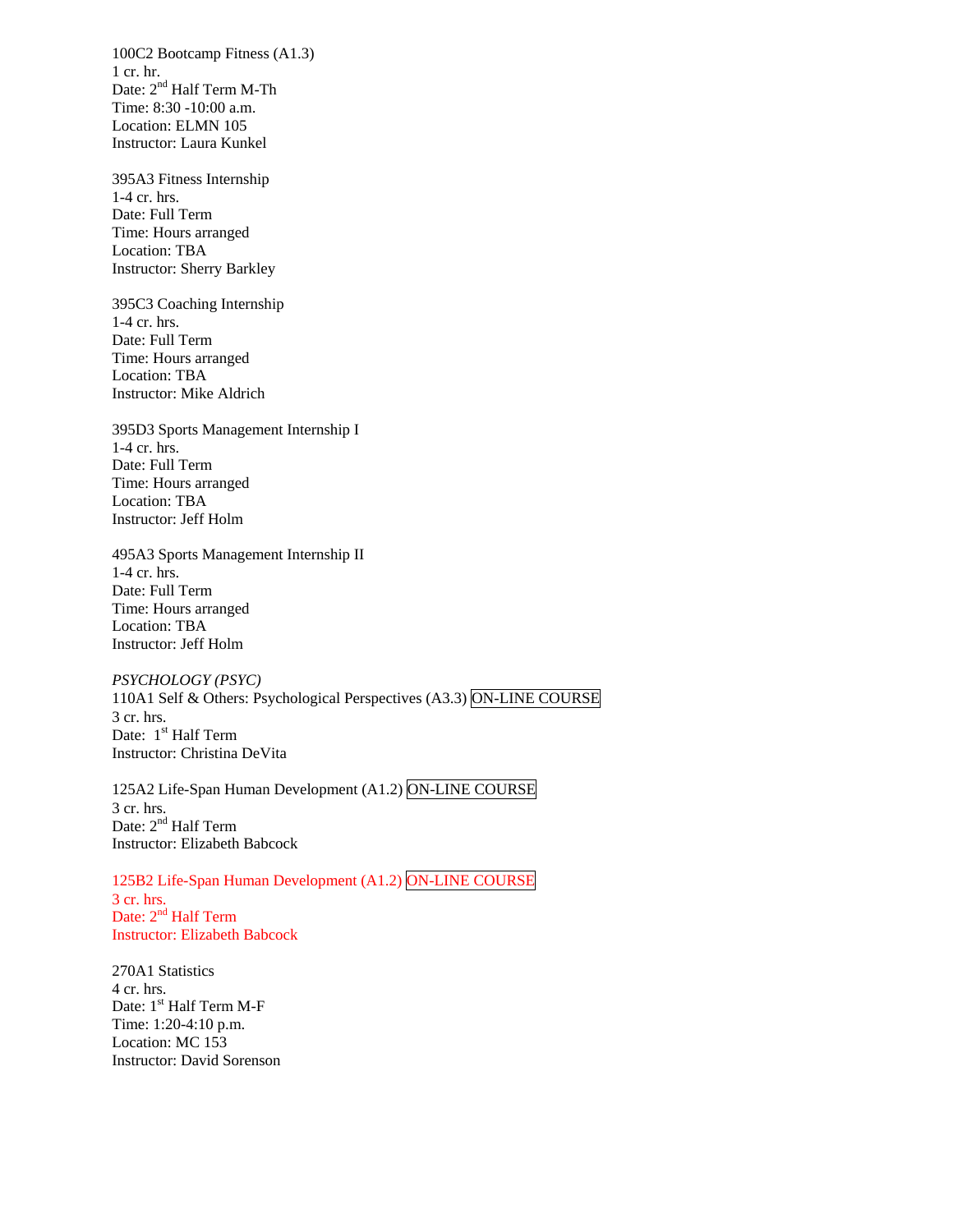391A3 Practicum 2-4 cr. hrs. Date: Full Term Time: Hours Arranged Location: TBA Instructor: Christina DeVita

*RELIGION (RELI)*  211A1 Story and Theology: The Bible and the Detective Story (A4.2) 3 cr. hrs. Date: <sup>1st</sup> Half Term M-F Time: 10:30 a.m.-12:40 p.m. Location: MC 201 Instructor: Richard Bowman

212A2 Lessons in Living: Biblical and Contemporary Reflections on Wisdom (A4.2) ON-LINE COURSE 3 cr. hrs. Date: 2<sup>nd</sup> Half Term Instructor: Richard Bowman

212B2 Lessons in Living: Biblical and Contemporary Reflections on Wisdom (A4.2) ON-LINE COURSE 3 cr. hrs. Date: 2<sup>nd</sup> Half Term Instructor: Richard Bowman

212C2 Lessons in Living: Biblical and Contemporary Reflections on Wisdom (A4.2) ON-LINE COURSE 3 cr. hrs. Date: 2<sup>nd</sup> Half Term Instructor: Richard Bowman

219A2 God, Suffering and Evil (A4.2) ON-LINE COURSE 3 cr. hrs. Date: 2<sup>nd</sup> Half Term Instructor: Murray Haar

219B2 God, Suffering and Evil (A4.2) ON-LINE COURSE 3 cr. hrs. Date:  $2<sup>nd</sup>$  Half Term Instructor: Murray Haar

255A1 Religion, Politics and Violence (A4.2) ON-LINE COURSE 3 cr. hrs. Date: 1<sup>st</sup> Half Term Instructor: Murray Haar

255B1 Religion, Politics and Violence (A4.2) ON-LINE COURSE 3 cr. hrs. Date: 1<sup>st</sup> Half Term Instructor: Murray Haar

297A1 Topics: Early Christian Philosophy & Theology ON-LINE COURSE 3 cr. hr. Date: 1<sup>st</sup> Half Term Instructor: David O'Hara

*SOCIOLOGY (SOCI)*  110A1 Contemporary Society (A3.3) ON-LINE COURSE 3 cr. hrs. Date: 1<sup>st</sup> Half Term Instructor: Susan Bunger